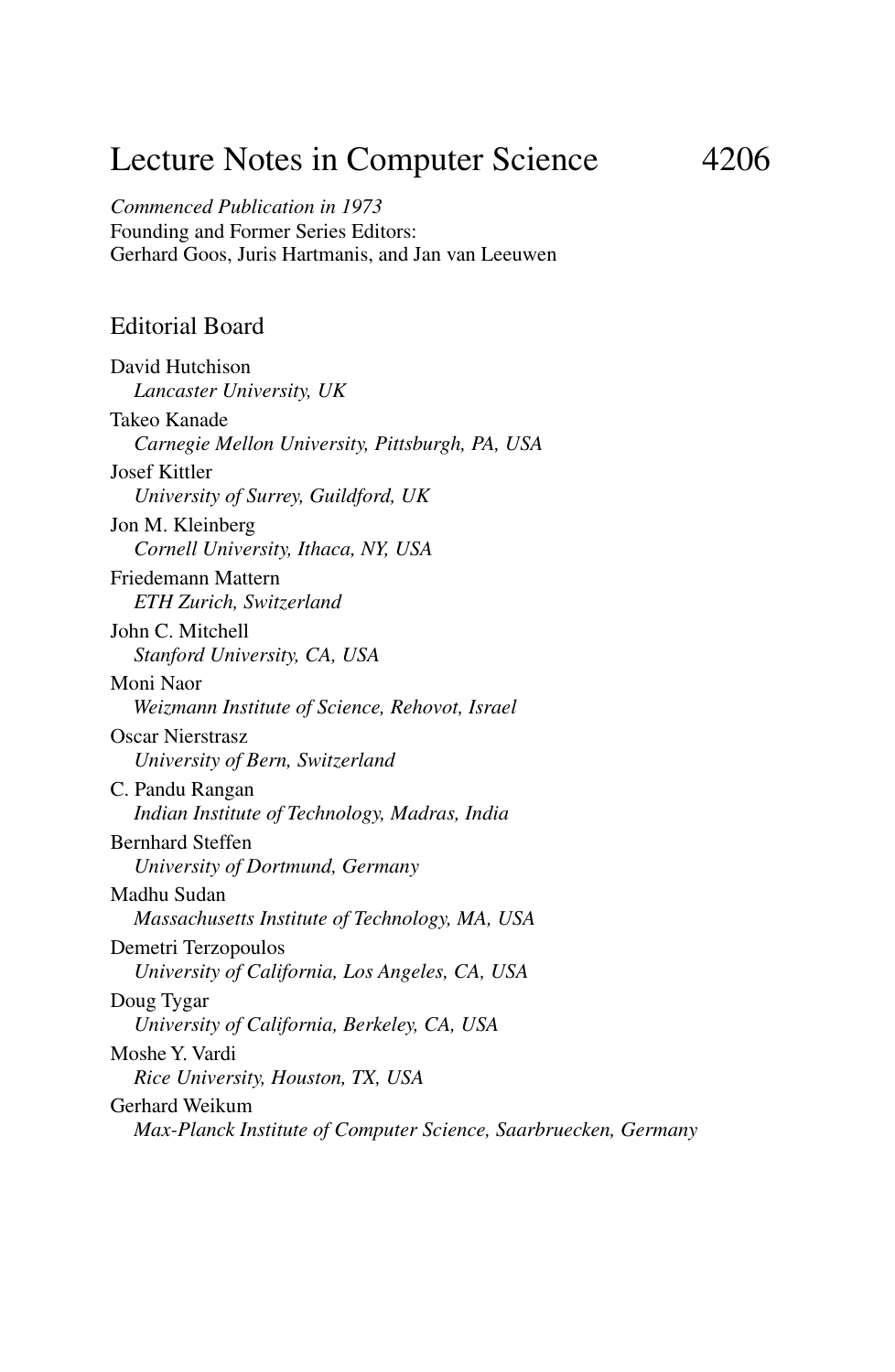Paul Dourish Adrian Friday (Eds.)

# UbiComp 2006: Ubiquitous Computing

8th International Conference, UbiComp 2006 Orange County, CA, USA, September 17-21, 2006 Proceedings

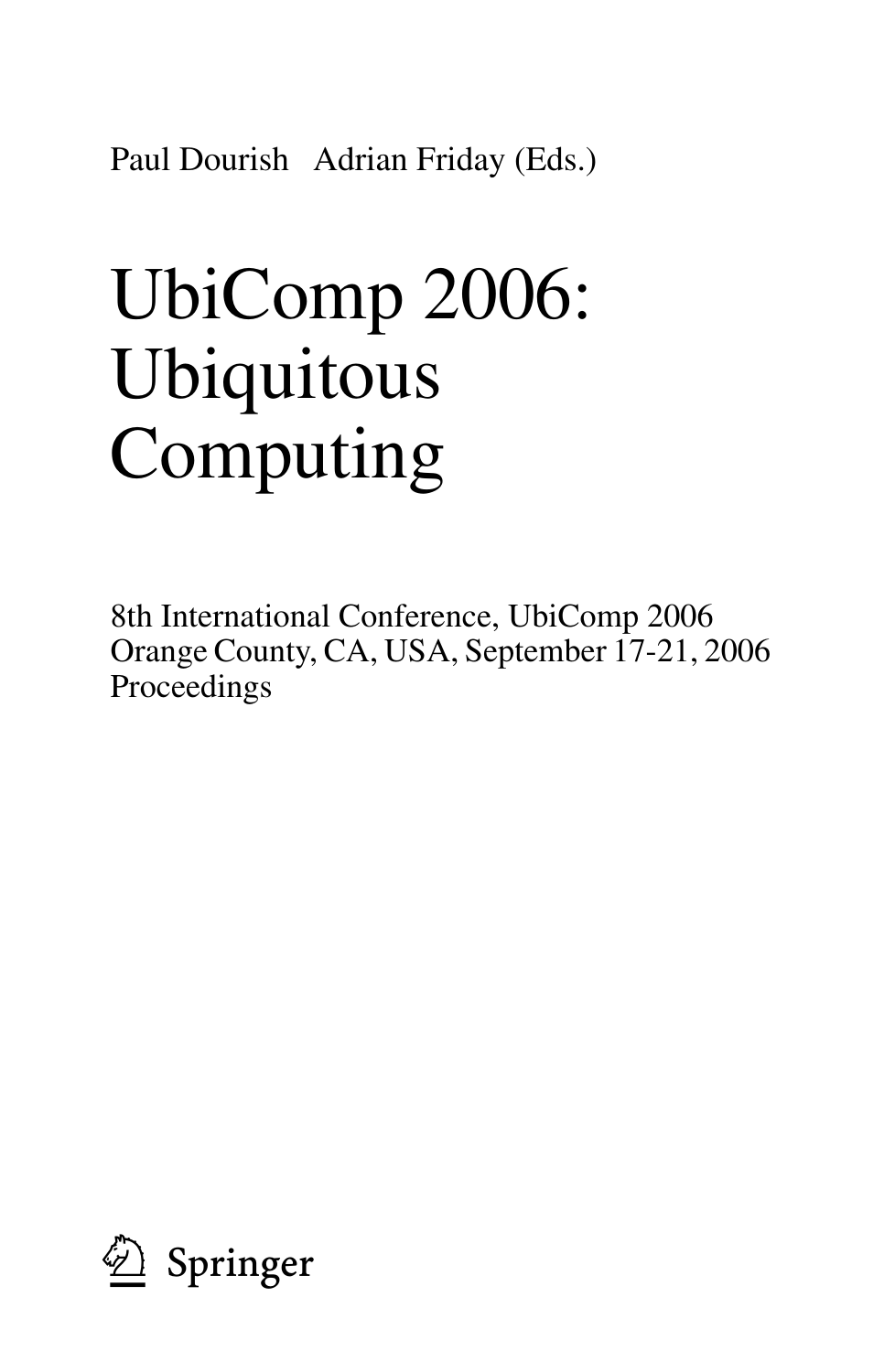Volume Editors

Paul Dourish University of California, Irvine Donald Bren School of Information & Computer Sciences Irvine, CA 92697-3440, USA E-mail: jpd@ics.uci.edu

Adrian Friday Computing Department Lancaster University InfoLab 2, South Drive, Lancaster LA1 4WA, UK E-mail: Adrian@comp.lancs.ac.uk

Library of Congress Control Number: 2006932025

CR Subject Classification (1998): C.2, C.3, D.2, D.4, H.4, H.5, K.4

LNCS Sublibrary: SL 3 – Information Systems and Application, incl. Internet/Web and HCI

| ISSN      | 0302-9743                                             |
|-----------|-------------------------------------------------------|
| $ISBN-10$ | 3-540-39634-9 Springer Berlin Heidelberg New York     |
| $ISBN-13$ | 978-3-540-39634-5 Springer Berlin Heidelberg New York |

This work is subject to copyright. All rights are reserved, whether the whole or part of the material is concerned, specifically the rights of translation, reprinting, re-use of illustrations, recitation, broadcasting, reproduction on microfilms or in any other way, and storage in data banks. Duplication of this publication or parts thereof is permitted only under the provisions of the German Copyright Law of September 9, 1965, in its current version, and permission for use must always be obtained from Springer. Violations are liable to prosecution under the German Copyright Law.

Springer is a part of Springer Science+Business Media

springer.com

© Springer-Verlag Berlin Heidelberg 2006 Printed in Germany

Typesetting: Camera-ready by author, data conversion by Scientific Publishing Services, Chennai, India  $Printed$  on acid-free paper SPIN: 11853565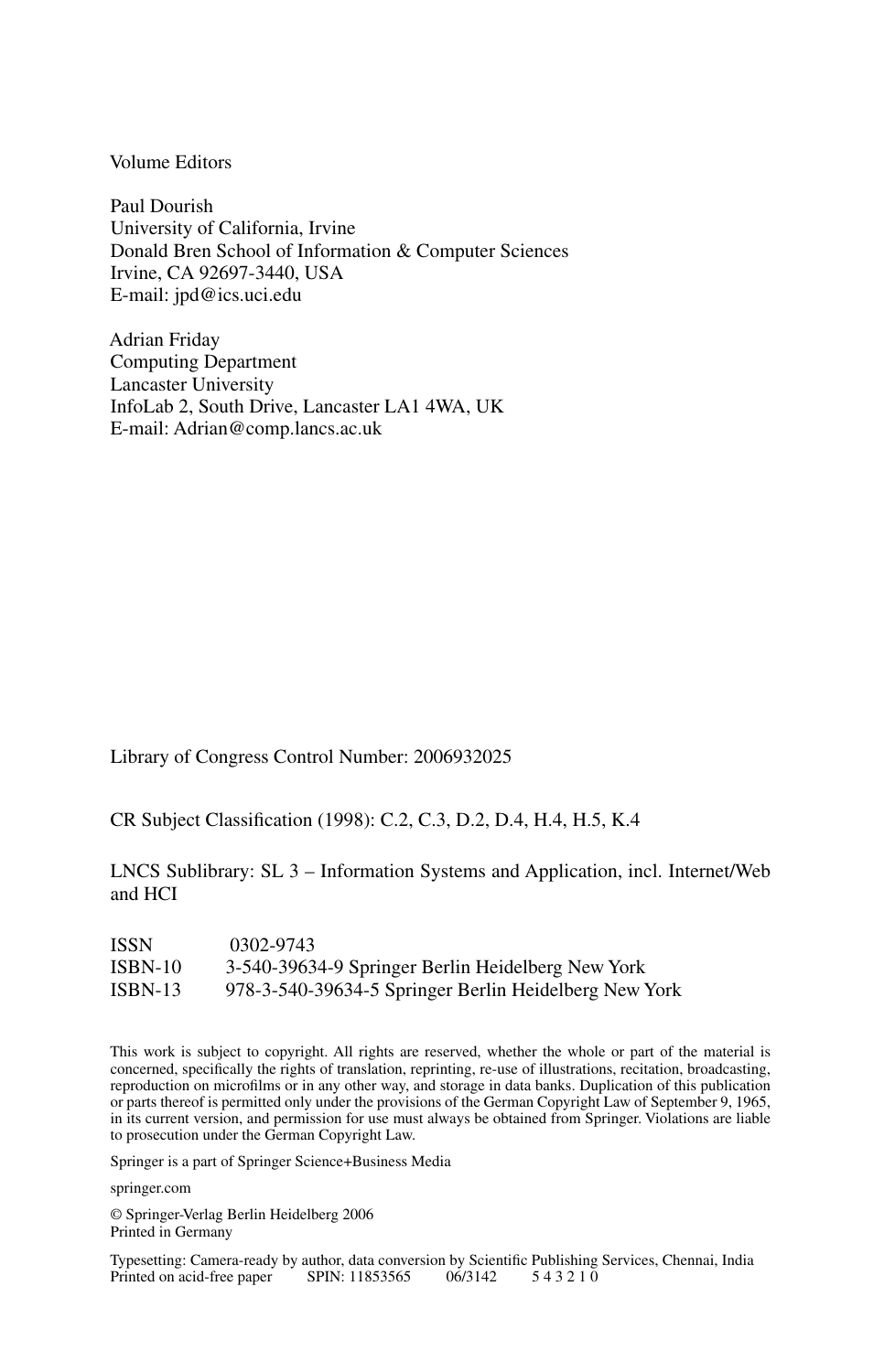## **Preface**

Fifteen years after the publication of Weiser's seminal paper in *Scientific American*, ubiquitous computing is a large, thriving field of academic research and commercial innovation. The proceedings of the 8th International Conference on Ubiquitous Computing reflect the strength, diversity and vigor of the research program that Weiser initiated. We hope that you will find much in the papers contained herein to stimulate new and exciting work as we reach forward toward ubiquitous computing together.

The location of the conference, in Orange County, California, was particularly apposite given recent directions in the field. A Pacific Rim location linked the conference to last year's venue in Tokyo, Japan, and provided an appropriate space to reflect on the different implementations and visions of ubiquitous computing in different parts of the world. Two significant elements of local industry – the software industry and the entertainment industry – reflect concerns heavily represented in recent research in ubiquitous computing, with mobile and ubiquitous gaming, for instance, an obvious link. The unique metropolitan setting of the Los Angeles region provided a useful setting in which to develop research agendas in urban computing. Finally, while there are no papers in the proceedings on surfing-based Ubicomp, the cultural focus on healthy lifestyles in Southern California relates to concerns with aging and health as important application areas for ubiquitous computing technologies and solutions.

This year, the conference received a total of 232 paper submissions. These reflected contributions from 31 countries, drawn almost equally from Europe (38%), the USA (32%), and Asia (26%). From these, the Program Committee selected 30 papers for inclusion in the conference, on the basis of a rigorous double-blind review process. Every paper received at least three independent reviews; most received four, and some more. Reviewers were selected as experts in the field, reflecting a range of specific expertise for the content of each paper as well as a general Ubicomp readership.

Our primary concern in the review process was to form a program that reflects the diversity of research activity in ubiquitous computing. The field gains much of its strength from the breadth of interdisciplinary work that it engenders, encompassing computer science, engineering, social science, humanities, arts, and more. As it reflects a maturing discipline, we are as concerned with studies of real-world practice and the realities of ubiquitous computing today as we are with future directions and the potential for ubiquitous computing tomorrow. We are concerned, too, with critical reflection upon our own intellectual and practical histories and research practices. Accordingly, we sought to form a Program Committee that drew broadly from the larger ubiquitous computing community, and the result, we believe, is a vigorously interdisciplinary program that reflects a wide range of contemporary research and intellectual inquiry.

Like many conferences in computer-related fields, the Ubicomp series has seen its submission rate rise significantly over the last few years, from 117 papers in 2003 to 144 in 2004, 230 in 2005, and 232 this year. This trend marks the increasing interest in ubiquitous computing as a topic, the growing reputation of the Ubicomp conference as a forum, and the growing relevance of ubiquitous computing topics to other areas of research endeavor. On the other hand, it poses its own challenges. In order to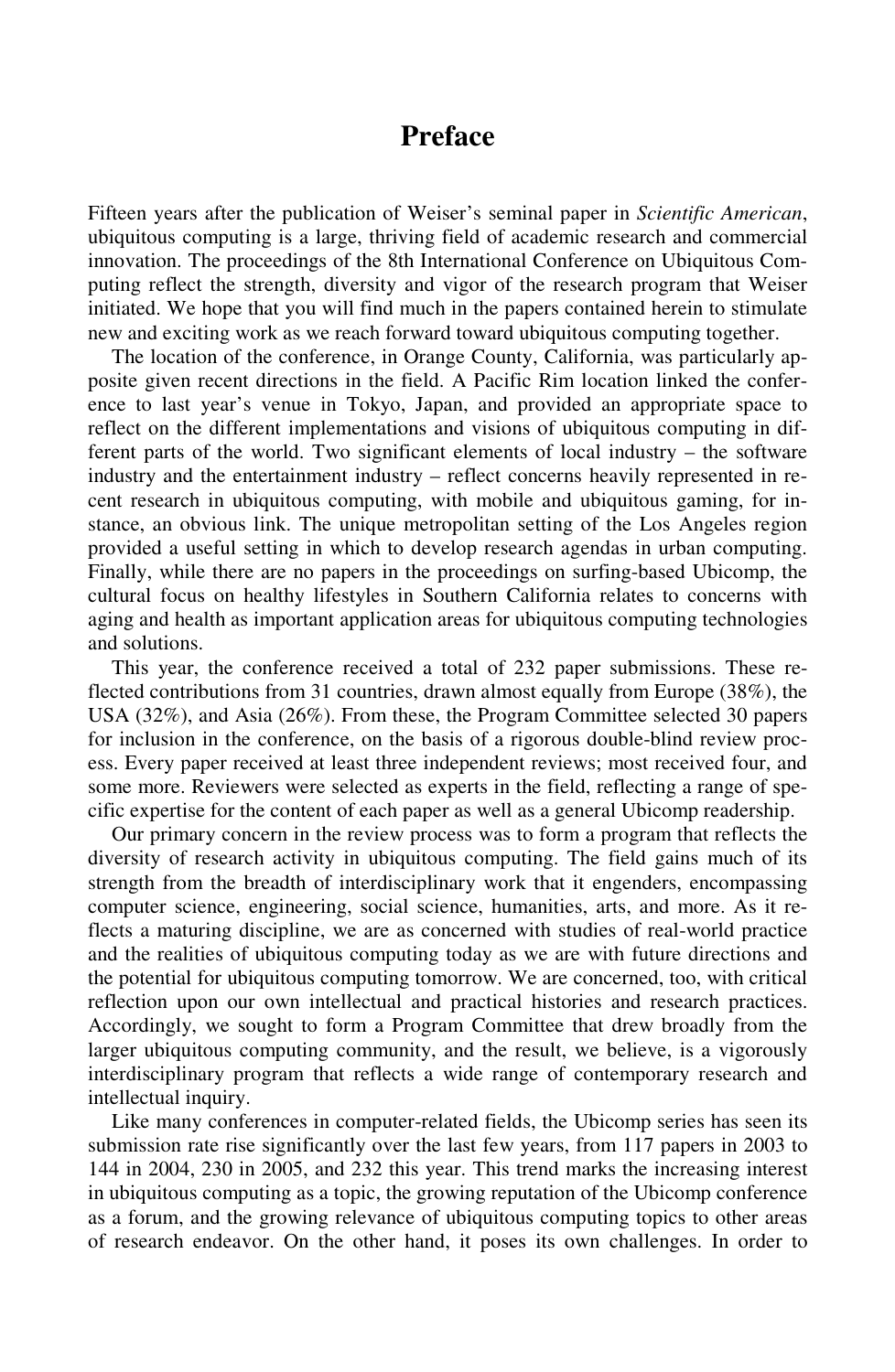remain vibrant and in order to grow, it is important that the conference have space for new ideas and for challenges to received wisdom. The inherently normalizing tendency of peer review creates a tension between innovation and assessment.

Reflecting the record submission rate, this year's roster of 30 accepted papers is also a new record, and we have worked with Conference Chair Cristina Lopes to create space in the conference format for an enlarged program. At the same time, with an acceptance rate of just 13%, Ubicomp remains an extremely competitive venue, making it clear that a commitment to openness and innovation does not come at the expense of quality and rigor in the reviewing process.

Given the large number of submissions and the broad nature of their content, the reviewing process was a challenging one. The members of the Program Committee and the reviewers worked extremely hard under severe time pressure to evaluate papers and deliberate on their merits. The Program Committee members were responsible for finding, assigning, and monitoring reviewers for each paper, as well as for writing reviews themselves and for representing papers at the Program Committee meeting in Irvine in early June. The feedback from reviewers enabled us to make balanced assessments of papers' contributions as well, we hope, as providing useful feedback to authors that will assist in the revision of those papers that could not be included in the program. We are immensely grateful to all who volunteered significant amounts of time and energy to helping us create a strong program for Ubicomp 2006. Conferences of this sort depend entirely on volunteer labor, and we owe a huge debt of thanks to the committee members and reviewers.

Even more, we are grateful to the 639 authors who submitted papers to the conference. Although space restrictions limit the number of papers that can be accepted, this represents a tremendous amount of effort, and the conference depends crucially on the outstanding strength of the submitted work.

Finally, we would like to extend our gratitude to Conference Chair Cristina Lopes and to Local Arrangements Chair Don Patterson for their contributions both to the papers review process and, more generally, to making Ubicomp 2006 an exciting and enjoyable event.

We hope that you find in the program much to inspire and support your own research efforts.

> Paul Dourish Adrian Friday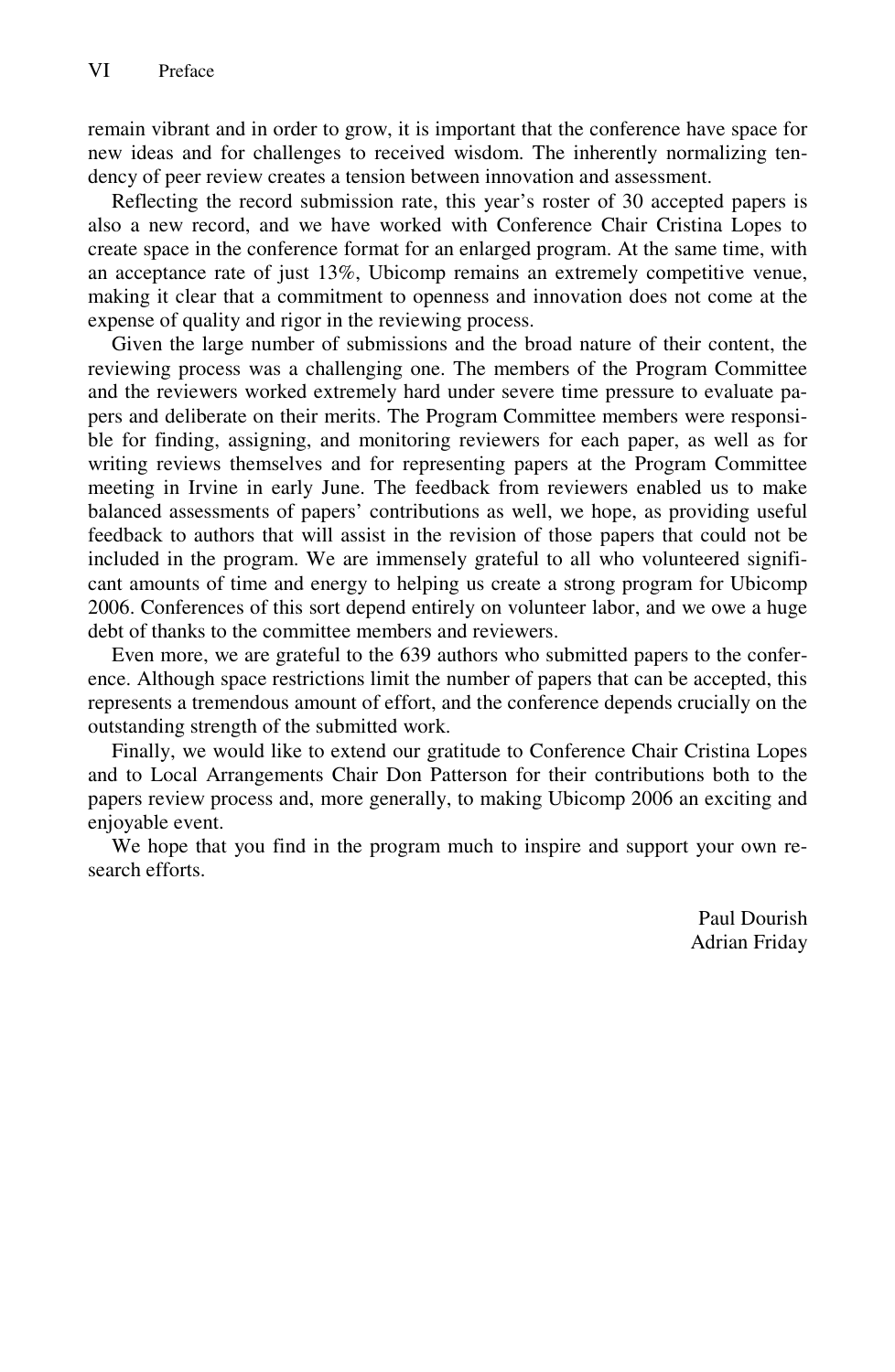## **Conference Organization**

## **Organizers**

**General Chair and Treasurer** 

**Program Chairs** 

**Demonstrations Chairs** 

## **Posters Chairs**

**Videos Chairs** 

**Doctoral Colloquium Chairs** 

## **Workshops Chairs**

**Student Volunteers Chairs** 

**Publications Chair** 

### **Publicity Chairs**

**Webmaster** 

## **Local Arrangements**

Cristina Videira Lopes University of California, Irvine, USA

Paul Dourish University of California, Irvine, USA Adrian Friday Lancaster University, UK

Julian Bleecker University of Southern California / Techkwondo, USA Khai Truong University of Toronto, Canada

Itiro Shiio Tamagawa University, Japan Beverly Harrison Intel Research, USA

ETH Zurich, Switzerland Louise Barkhuus University of Glasgow, UK

Beki Grinter Georgia Institute of Technology, USA Gregory Abowd Georgia Institute of Technology, USA

John Krumm Microsoft Research, USA<br>
Ken Anderson Intel Research USA Intel Research, USA

Amir Haghighat University of California, Irvine, USA Gillian HayesGeorgia Institute of Technology, USA

ETH Zurich, Switzerland

Timothy Sohn University of California, San Diego, USA Matthias Kranz University of Munich, Germany Takashi Matsumoto Keio University, Japan

University of California, Irvine, USA

Don Patterson University of California, Irvine, USA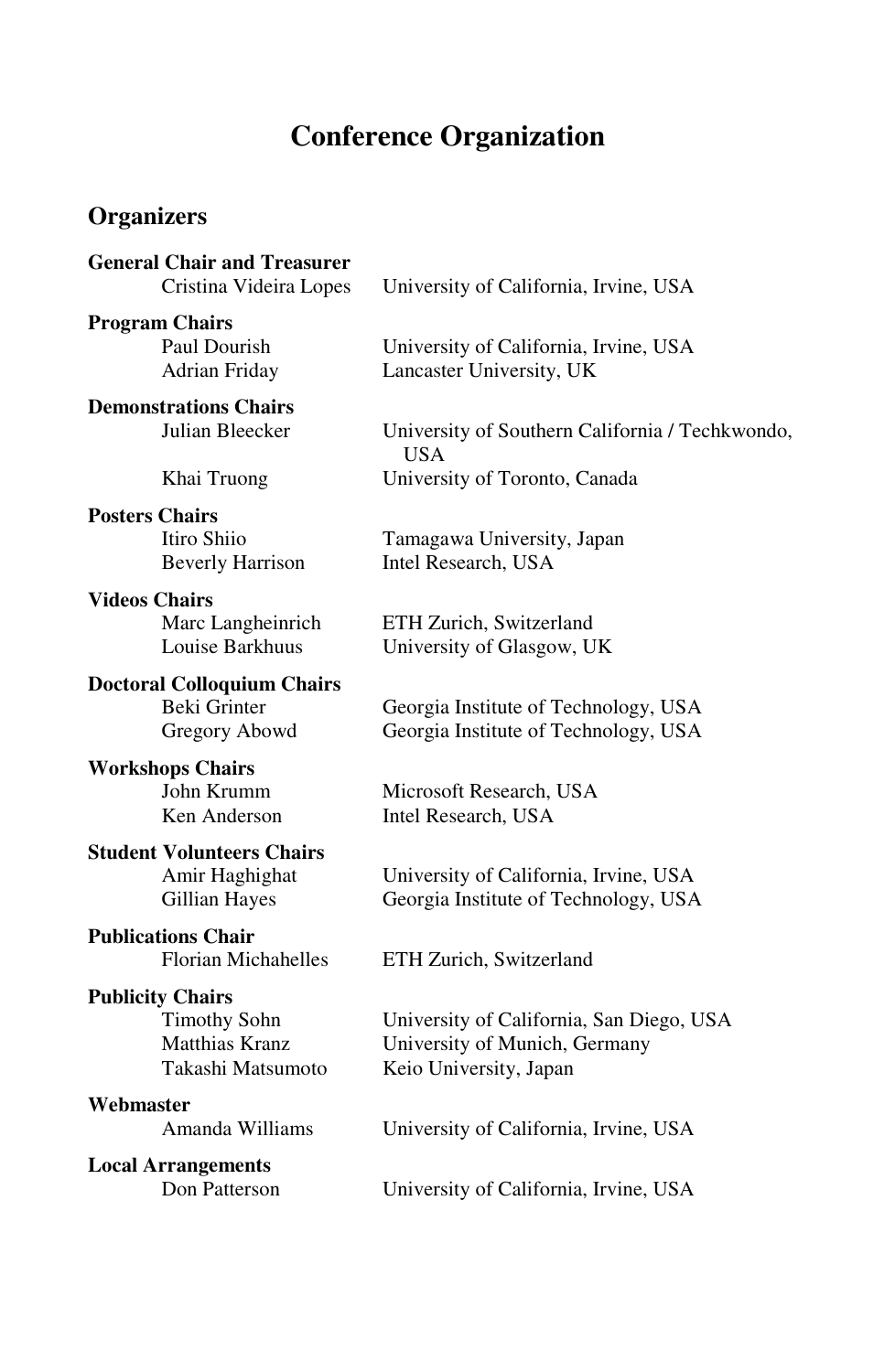## **Sponsors**

| <b>Silver Sponsor:</b>  | Intel      |
|-------------------------|------------|
| <b>Bronze Sponsors:</b> | Microsoft  |
|                         | Google     |
|                         | <b>IBM</b> |
|                         | Nokia      |
|                         | Samsung    |

## **Supporting Societies**

UbiComp 2006 enjoys in-cooperation status with the following special interest groups of the Association for Computing Machinery (ACM): SIGBED (Embedded Systems) SIGCHI (Computer-Human Interaction) SIGSOFT (Software Engineering) SIGMOBILE (Mobile Computing)**-**

## **Program Committee**

Genevieve Bell Intel, USA Joelle Coutaz **IMAG**, France Gregory Abowd Georgia Tech, USA Naohito Okude Keio University, Japan

Elizabeth Belding-Royer University of California, Santa Barbara, USA A.J. Brush Microsoft Research, USA Vinny Cahill Trinity College Dublin, Ireland Matthew Chalmers University of Glasgow, UK Sunny Consolvo Intel Research Seattle, USA Boriana Koleva Nottingham University, UK John Krumm Microsoft Research, USA Anthony LaMarca Intel Research Seattle, USA Eyal de Lara University of Toronto, Canada Rainer Malaka European Media Laboratory, Ireland Henk Muller University of Bristol, UK Moira Norrie ETH Zurich, Switzerland Jun Rekimoto Sony Computer Science Laboratory, Japan Yvonne Rogers Indiana University, USA Albrecht Schmidt University of Munich (LMU), Germany Mirjana Spasojevic Yahoo! Research Berkeley, USA Beatriz da Costa University of California, Irvine, USA Khai Truong University of Toronto, Canada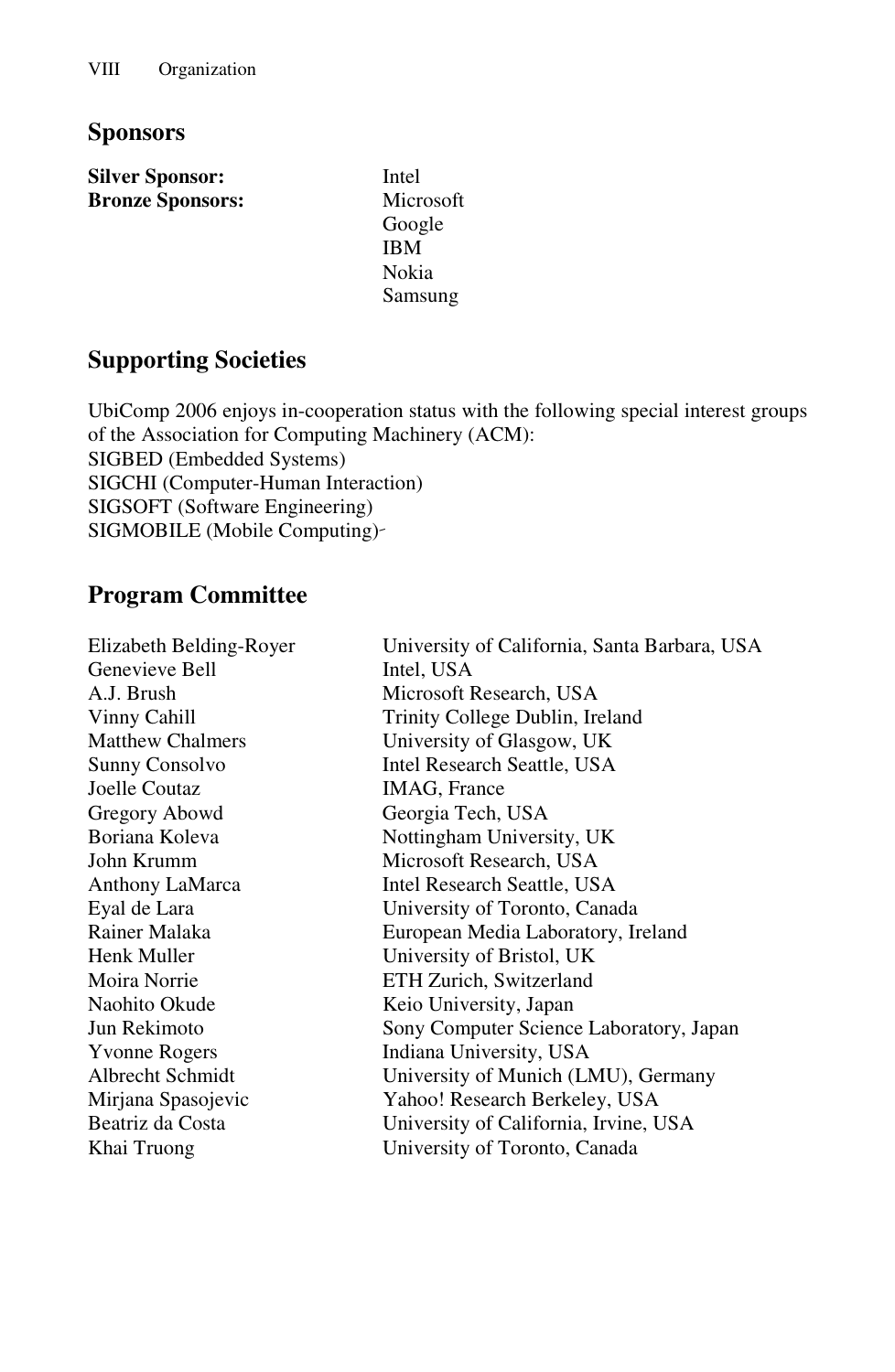## **Reviewers**

Karl Aberer EPFL, Switzerland Brian Amento AT&T, USA Ken Anderson Intel Research, USA Paul Aoki Intel Research, USA John Barton **IBM Research, USA** Richard Beckwith Intel Research, USA Harry Brignull Amber Light, UK

Mark Ackerman University of Michigan, USA Luis von Ahn Carnegie Mellon University, USA Fahd Albinali University of Arizona, USA Ian Anderson University of Bristol, UK Trevor Armstrong University of Toronto, Canada Yuji Ayatsuka Sony Computer Science Laboratories, Japan Chris Baber University of Birmingham, UK Maribeth Back Fuji Xerox Palo Alto Laboratory, USA Jean Bacon University of Cambridge, UK Ravin Balakrishnan University of Toronto, Canada Rajesh Balan Carnegie Mellon University, USA Rafael Ballagas RWTH Aachen University, Germany Luciano Baresi Politecnico di Milano, Italy Louise Barkhuus University of Glasgow, UK Agathe Battestini Nokia Research Center, Finland Martin Bauer NEC Europe Ltd., Germany Christian Becker Universität Stuttgart, Germany Ashweeni Beeharee University College London, UK Michael Beigl University of Karlsruhe, Germany Marek Bell University of Glasgow, UK Steve Benford University of Nottingham, UK Abraham Bernstein University of Zurich, Switzerland Jan Beutel ETH Zurich, Switzerland Nina Bhatti **HP Laboratories**, USA Nilton Bila University of Toronto, Canada Alan Blackwell University of Cambridge, UK Julian Bleecker University of Southern California, USA Sara Bly Sara Bly Consulting, USA Marc Bohlen University at Buffalo, USA Gaetano Borriello University of Washington, USA Andrew Boucher Goldsmiths University of London, UK Michael Boyle Smart Technologies, Canada Patrick Brezillon Université Pierre et Marie Curie, France Barry Brown University of Glasgow, UK Ciarán Bryce University of Geneva, Switzerland Tilo Burghardt University of Bristol, UK Gary Burnett University of Nottingham, UK Andreas Butz University of Munich, Germany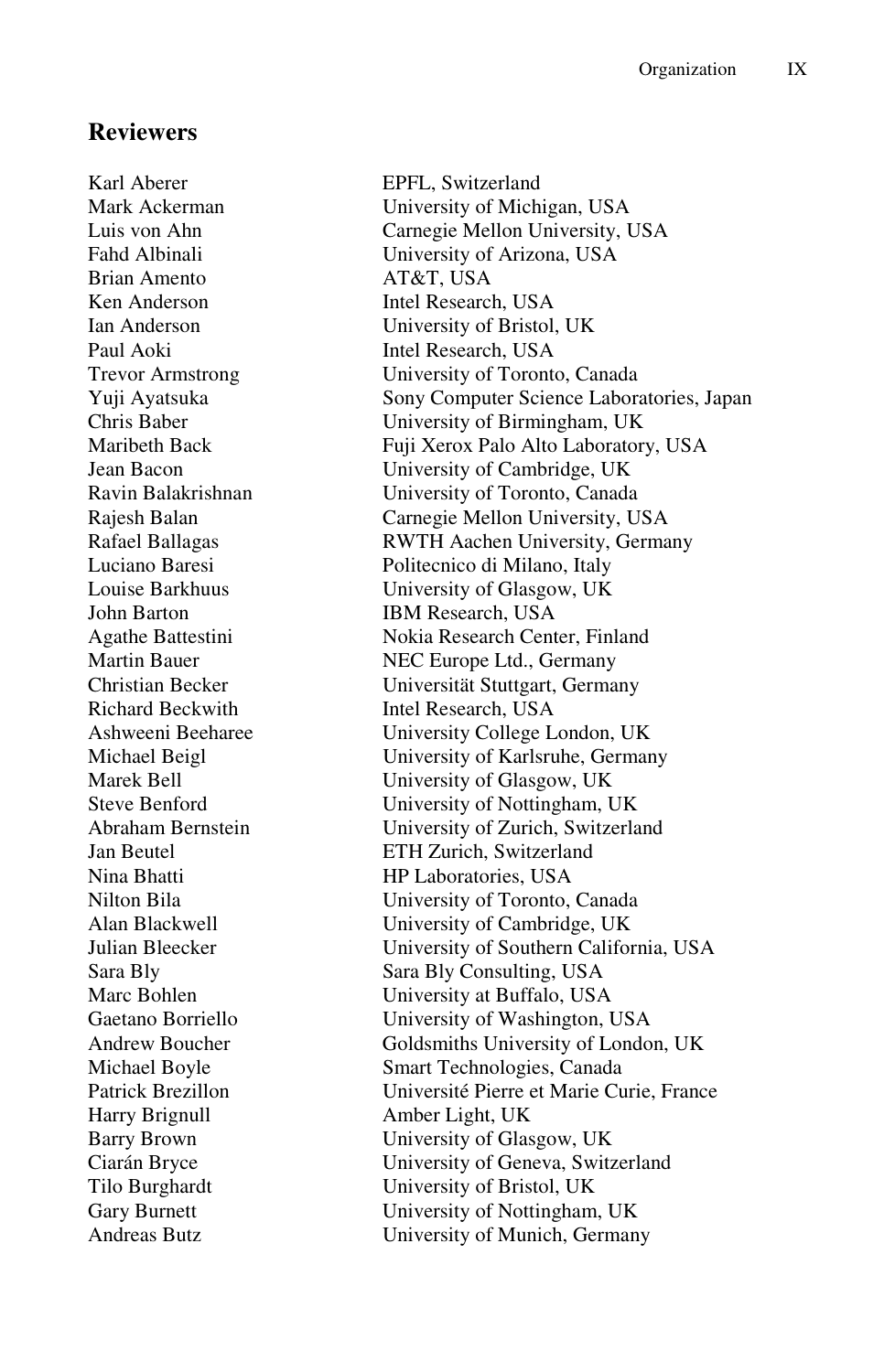Yu-Chung Cheng UCSD, USA Allen Cypher **IBM Research**, USA Anwis Das Rice University, USA Simon Dobson UCD Dublin, Ireland Jim Dowling MySQL, Sweden Kenneth Fishkin Google, USA Brooke Foucault Intel, USA Kentaro Fukuchi UEC, Japan

Jean Camp Indiana University, USA Neill Campbell University of Bristol, UK Roy Campbell University of Illinois at Urbana-Champaign, USA Scott Carter University of California, Berkeley, USA Michele Chang ReD Associates, Denmark Adrian Cheok Nanyang University, Singapore Keith Cheverst Lancaster University, UK Patrick Chiu Fuji Xerox Palo Alto Laboratory, USA Elizabeth Churchill Palo Alto Research Center (PARC), USA Angus Clark University of Bristol, UK Siobhán Clarke Trinity College Dublin, Ireland Kay Connelly Indiana University, USA George Coulouris University of Cambridge, UK Scott Counts Microsoft Research, USA Michael Covington Intel Corporation, USA Andy Crabtree University of Nottingham, UK Lorrie Cranor Carnegie Mellon University, USA Alan Dearle University of St. Andrews, UK Christian Decker University of Karlsruhe, Germany Corsin Decurtins ETH Zurich, Switzerland Anind Dey Carnegie Mellon University, USA Alan Dix Lancaster University, UK Kelly Dobson Massachusetts Institute of Technology, USA Gavin Doherty Trinity College Dublin, Ireland Nicolas Ducheneaut Palo Alto Research Center (PARC), USA Paul Duff University of Bristol, UK Schahram Dustdar Vienna University of Technology, Austria Keith Edwards Georgia Institute of Technology, USA Stefan Egglestone University of Nottingham, UK Rana el Kaliouby Massachusetts Institute of Technology, USA Christian Elting European Media Lab GmbH, Germany Mattias Esbjörnsson Interactive Institute, Sweden Jérôme Euzenat INRIA Rhône-Alpes, France Pascal Felber University of Neuchatel, Switzerland Danyel Fisher Microsoft Research, USA Geraldine Fitzpatrick University of Sussex, UK James Fogarty Carnegie Mellon University, USA Jodi Forlizzi Carnegie Mellon University, USA Jon Froehlich University of Washington, USA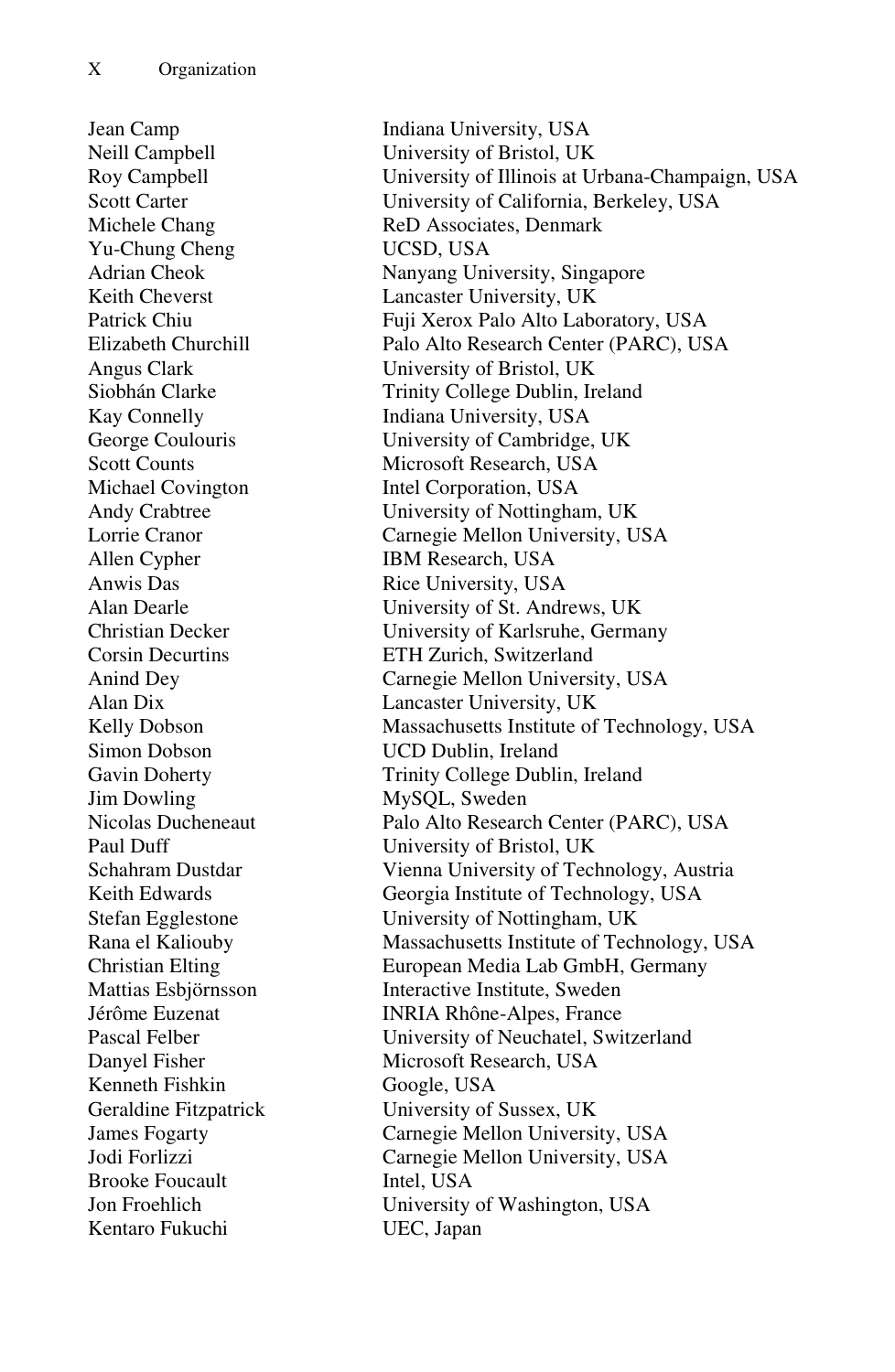William Gaver Goldsmiths College, UK Erik Geelhoed HP Labs, UK Patrick Goddi HP Labs, USA Elizabeth Goodman Intel Corporation, USA Dennis Groth Indiana University, USA Vicki Hanson **IBM, USA** Larissa Hjorth RMIT, Australia Masahiko Inakage Keio University, Japan Jun Ito Sony, Japan Shahram Izadi Microsoft Research, UK

Masaaki Fukumoto NTT DoCoMo Multimedia Laboratories, Japan Krzysztof Gajos University of Washington, USA Areti Galani University of Newcastle, UK Eric Garcia University of Washington, USA Anurag Garg University of Trento, Italy Hans Gellersen Lancaster University, UK Andreas Girgensohn FX Palo Alto Laboratory, USA Paul Grace Lancaster University, UK Tom Gross Bauhaus-University Weimar, Germany Michael Grossniklaus ETH Zurich, Switzerland Dirk Haehnel **Intel Research Seattle, USA** Joseph Hall University of California Berkeley, USA Paul David Hankes Drielsma ETH Zurich, Switzerland Robert Harle University of Cambridge, UK Eric Harris University of Sussex, UK Beverly Harrison Intel Research Seattle, USA William Harrison Trinity College Dublin, Ireland Michael Harrison University of Newcastle upon Tyne, UK Lonnie Harvel Georgia Gwinnett College, USA Gillian Hayes Georgia Institute of Technology, USA Mike Hazas **Lancaster University**, UK Cina Hazegh University of California, Irvine, USA William Hazlewood Indiana University, USA Jong Hee Kang University of Washington, USA Urs Hengartner University of Waterloo, Canada Jeffrey Hightower Intel Research Seattle, USA Tad Hirsch Massachusetts Institute of Technology, USA Paul Holleis University of Munich, Germany Jason Hong Carnegie Mellon University, USA Yih-Chun Hu University of Illinois at Urbana-Champaign, USA Elaine Huang Georgia Institute of Technology, USA Richard Hull Hewlett-Packard Laboratories, UK Giovanni Iachello Georgia Institute of Technology, USA Liviu Iftode Rutgers University, USA Takeo Igarashi University of Tokyo/JST PRESTO, Japan Stephen Intille Massachusetts Institute of Technology, USA Amit Jardosh University of California, Santa Barbara, USA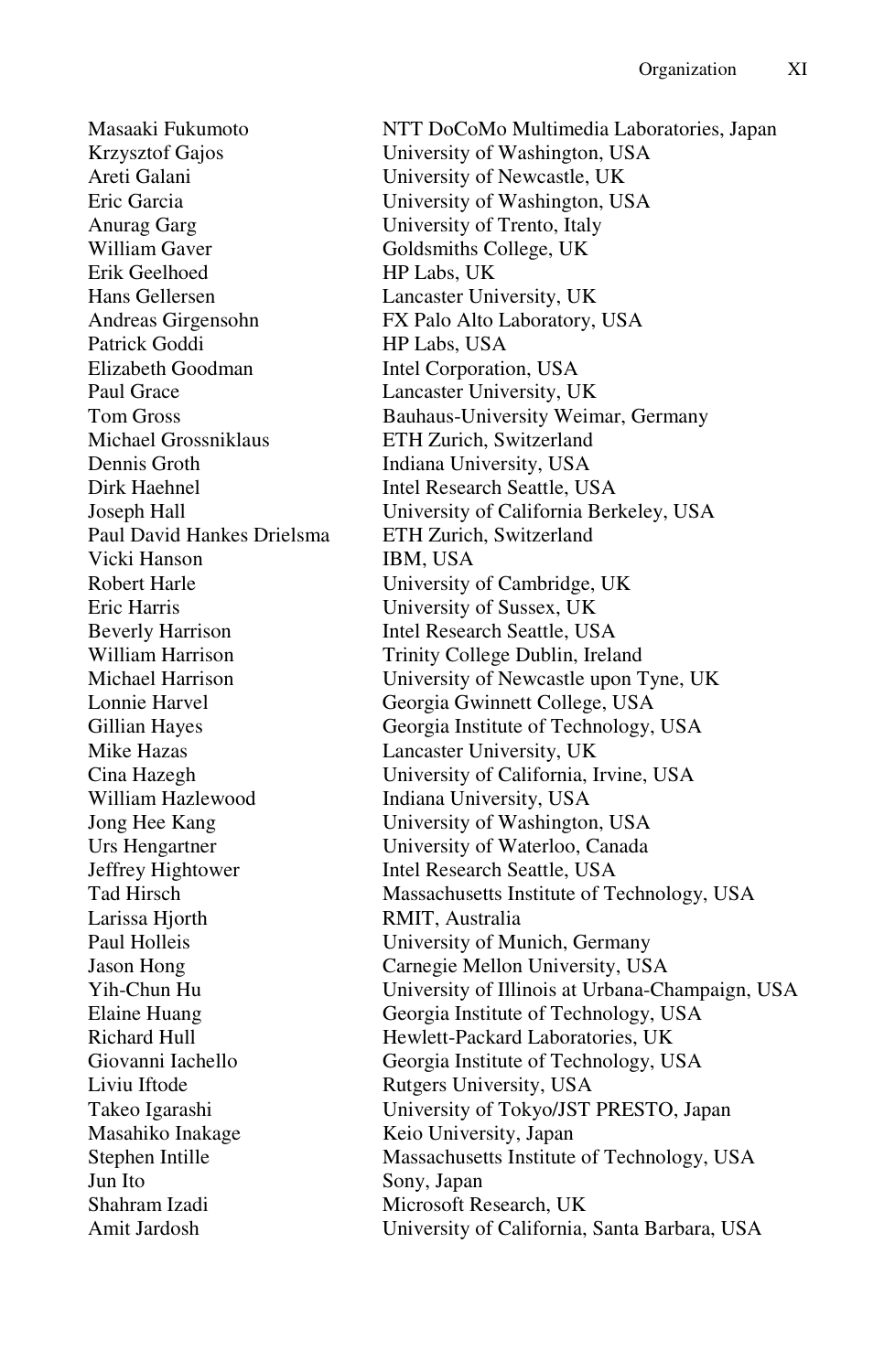Matthias Joest EML, Germany Fumihiro Kato Keio University, Japan Fumitoshi Kato Keio University, Japan Tatsuyuki Kawamura NAIST, Japan Joseph Kaye Cornell University, USA Marc-Olivier Killijian LAAS-CNRS, France Ralph Kling Intel, USA Kenji Kohiyama Keio University, Japan Yasuyuki Kono NAIST, Japan Panu Korpipää VTT Electronics, Finland Reto Krummenacher DERI Innsbruck, Austria Andrew Kurtz Indiana University, USA Andrew Ladd Rice University, USA Jennifer Lai IBM, USA Marc Langheinrich ETH Zurich, Switzerland

Zhu Ji University of Maryland, College Park, USA Wouter Joosen University of Leuven, Belgium Oskar Juhlin Interactive Institute, Sweden Susanne Kaiser University of Geneva, Switzerland Achilles Kameas Computer Technology Institute, Greece Epaminondas Kapetanios University of Westminster, UK Victor Kaptelinin Umea University, Sweden Karrie Karahalios University of Illinois, Urbana Champaign, USA Henry Kautz University of Washington, USA Nobuo Kawaguti Nagoya University, Japan Julie Kientz Georgia Institute of Technology, USA Tim Kindberg Hewlett-Packard Laboratories, UK David Kirk University of Nottingham, UK Thomas Kirste University of Rostock, Germany Scott Klemmer Stanford University, USA Naohiko Kohtake Keio University/JAXA, Japan Hideki Koike University of Electro-Communications, Japan Ilpo Koskinen University of Art and Design Helsinki, Finland Matthias Kranz University of Munich, Germany Matthias Krauss University of Bremen, Germany Albert Krohn University of Karlsruhe, Germany Antonio Krüger University of Münster, Germany Thomas Kunz Carleton University, Canada Horacio Lagar Cavilla University of Toronto, Canada Spyros Lalis University of Thessaly, Greece Jonathan Lester University of Washington, USA Julie Letchner University of Washington, USA Lin Liao University of Washington, USA Dave Lillethun Georgia Institute of Technology, USA Gitte Lindgaard Carleton University, Canada Daria Loi RMIT University, Australia Rose Luckin Institute of Education, UK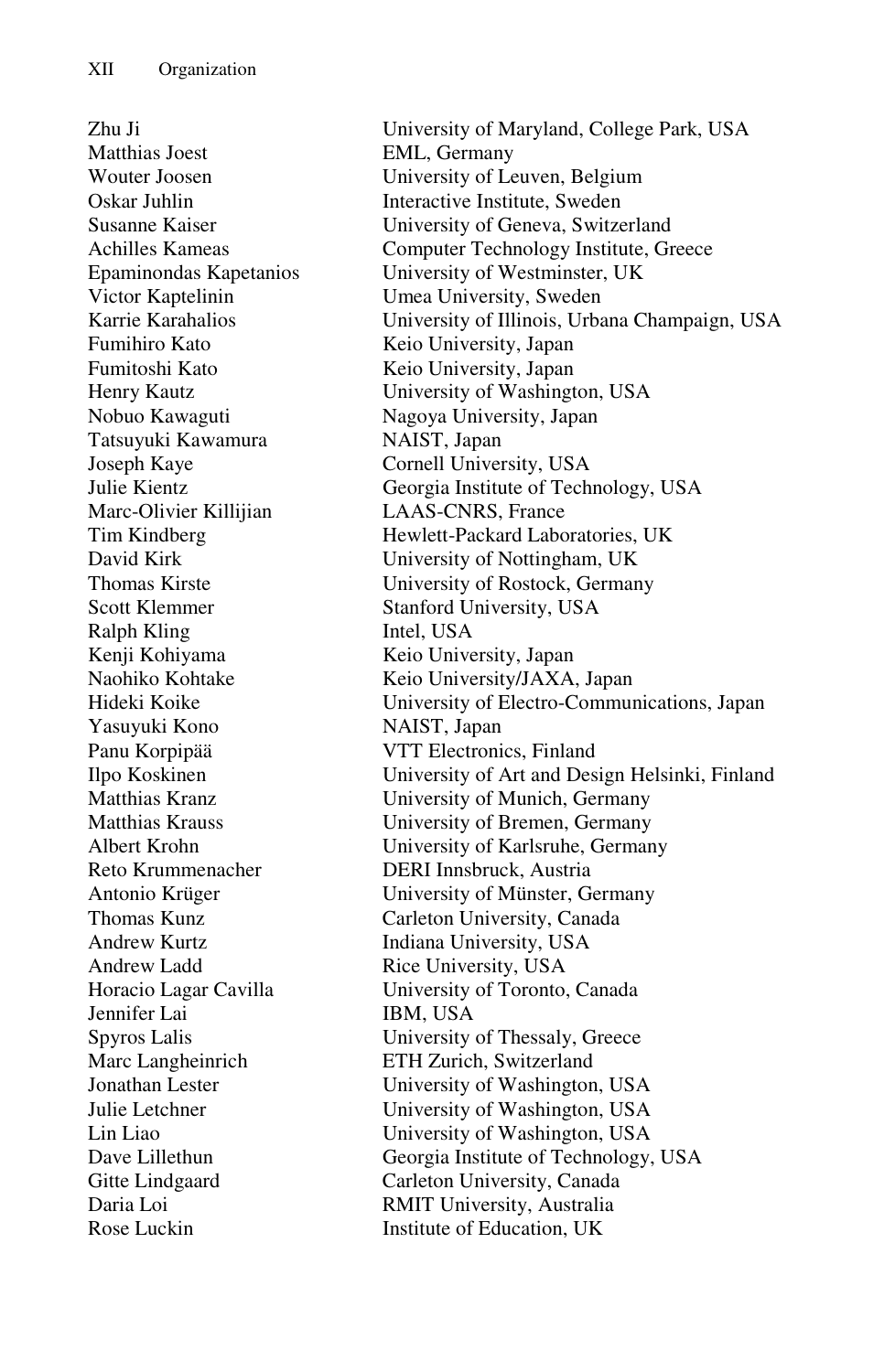Scott Mainwaring Intel Research, USA Jun Miyazaki Fuji Xerox, Japan Chris Nippert-Eng IIT, USA Yoosoo Oh GIST, Korea

Jay Lundell Intel Corporation, USA Evan Magill University of Stirling, UK Lena Mamykina Siemens Corporate Research and Georgia Institute of Technology, USA Jennifer Mankoff Carnegie Mellon University, USA Panos Markopoulos Eindhoven University of Technology, The Netherlands Natalia Marmasse IBM Research, Israel Herve Martin Université Joseph Fourier, France Kenji Mase Nagoya University, Japan Maristella Matera Politecnico di Milano, Italy Friedemann Mattern ETH Zurich, Switzerland Walterio Mayol-Cuevas University of Bristol, UK Rene Mayrhofer Lancaster University, UK Michael McCarthy University of Bristol, UK David McDonald University of Washington, USA René Meier Trinity College Dublin, Ireland Brian Meyers Microsoft Research, USA Danius Michaelides University of Southampton, UK Masateru Minami Shibaura Institute of Technology, Japan April Mitchell **Hewlett-Packard, USA** Kimaya Mittal University of California Santa Barbara, USA Michael Mock Fraunhofer Institute for Autonomous Intelligent Systems, Germany Iqbal Mohomed University of Toronto, Canada Margaret Morris Intel Corporation, USA Mor Naaman Yahoo! Research Berkeley, USA Kris Nagel Georgia Institute of Technology, USA Yasuto Nakanishi Keio University, Japan Junya Nakata Japan Advanced Institute of Science and Technology, Japan Andronikos Nedos Trinity College Dublin, Ireland Steve Neely UCD Dublin, Ireland Carman Neustaedter University of Calgary, Canada Mark W. Newman Palo Alto Research Center (PARC), USA Jeff Nichols Carnegie Mellon, USA Robert Nideffer University of California, Irvine, USA Yoshifumi Nishida Sony Computer Science Laboratories, Japan Toyoaki Nishida Kyoto University, Japan Paddy Nixon University College Dublin, Ireland Kenton O'Hara **HP Laboratories**, UK Gérald Oster ETH Zurich, Switzerland Veljo Otsason University of Tartu, Estonia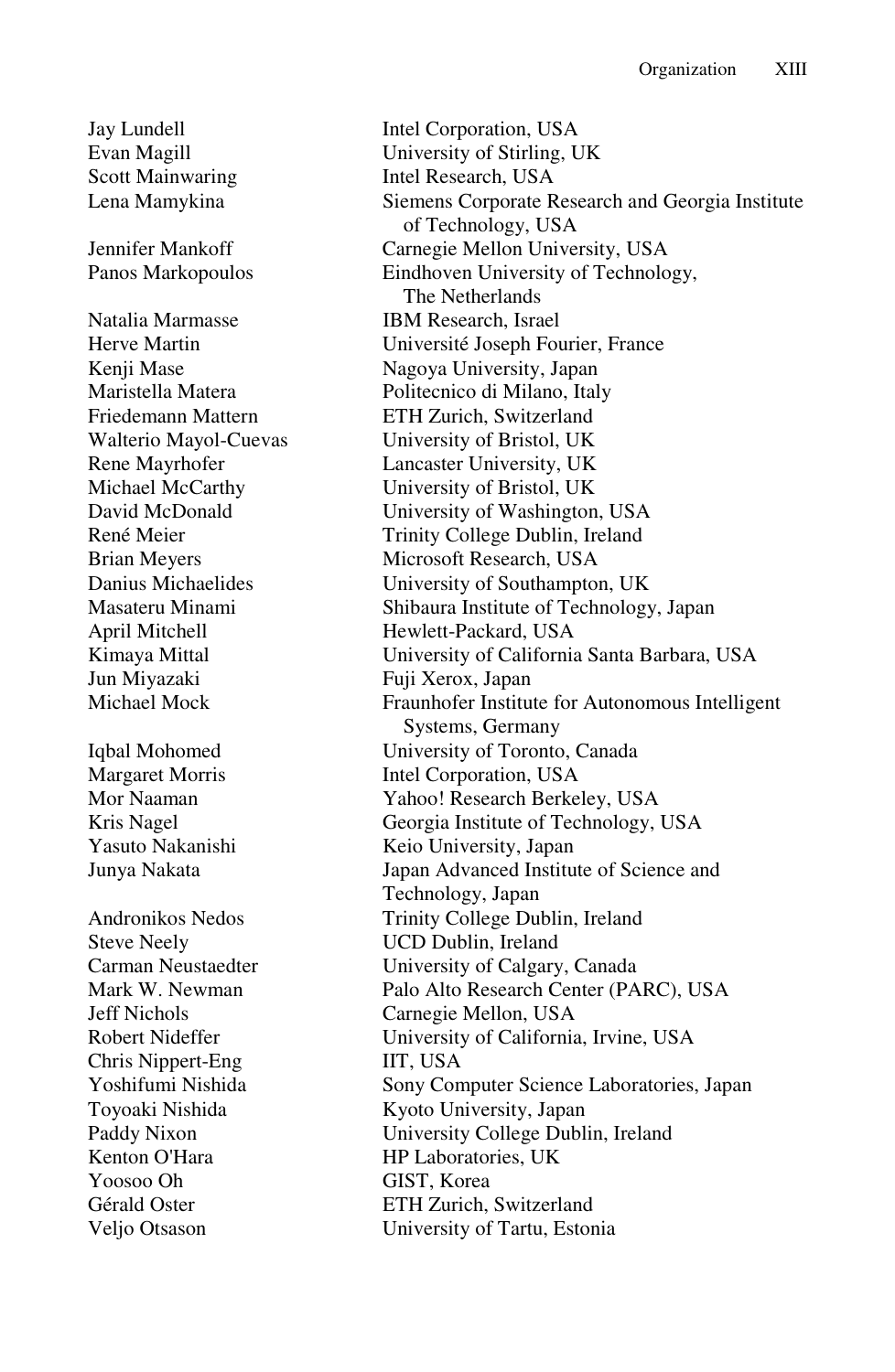Trevor Pering Intel Research, USA Ivan Poupyrev Sony CSL, Japan Cliff Randell University of Bristol, UK Pierre-Guillaume Raverdy INRIA, France Josephine Reid HP Labs, UK Thomas Rist FH Augsburg, Germany Lee Sanggoog SAIT, Korea Bernt Schiele TU Darmstadt, Germany Bill Schilit Intel Research, USA Odilo Schoch Architect, Switzerland Jean Scholtz NIST, USA Jamieson Schulte Stanford University, USA<br>Gerrhard Schwabe University of Zurich Swit

Raju Pandey University of California, Davis, USA Joseph Paradiso Massachusetts Institute of Technology, USA Shwetak Patel Georgia Institute of Technology, USA Sameer Patil University of California, Irvine, USA Donald Patterson University of California, Irvine, USA Simon Penny University of California, Irvine, USA Matthai Philipose Intel Research Seattle, USA Claudio Pinhanez IBM T.J. Watson Research Center, USA Kevin Ponto University of California, Irvine, USA Robert Porzel University of Bremen, Germany Aaron Quigley University College Dublin, Ireland Rakhi Rajani Central Saint Martins College of Art and Design, UK Krishna Ramachandran University of California, Santa Barbara, USA Umakishore Ramachandran Georgia Institute of Technology, USA Madhu Reddy Penn State University, USA Stuart Reeves University of Nottingham, UK Patrick Reignier University Joseph Fourier/INRIA, France Derek Reilly Dalhousie University, Canada Heather Richter University of North Carolina at Charlotte, USA Toni Robertson University of Technology Sydney, Australia Tom Rodden University of Nottingham, UK Jennifer Rode University of California, Irvine, USA Manuel Roman NTT DoCoMo Labs USA, USA Troy Ronda University of Toronto, Canada Åsa Rudström Swedish Institute of Computer Science, Sweden Enrico Rukzio University of Munich, Germany Chris Schmandt Massachusetts Institute of Technolgy, USA Holger Schnädelbach University of Nottingham, UK Heiko Schuldt University of Basel, Switzerland Jamie Schulte Stanford University, USA University of Zurich, Switzerland James Scott Intel Research Cambridge, UK Jean-Marc Seigneur University of Geneva, Switzerland Abigail Sellen Microsoft Research, UK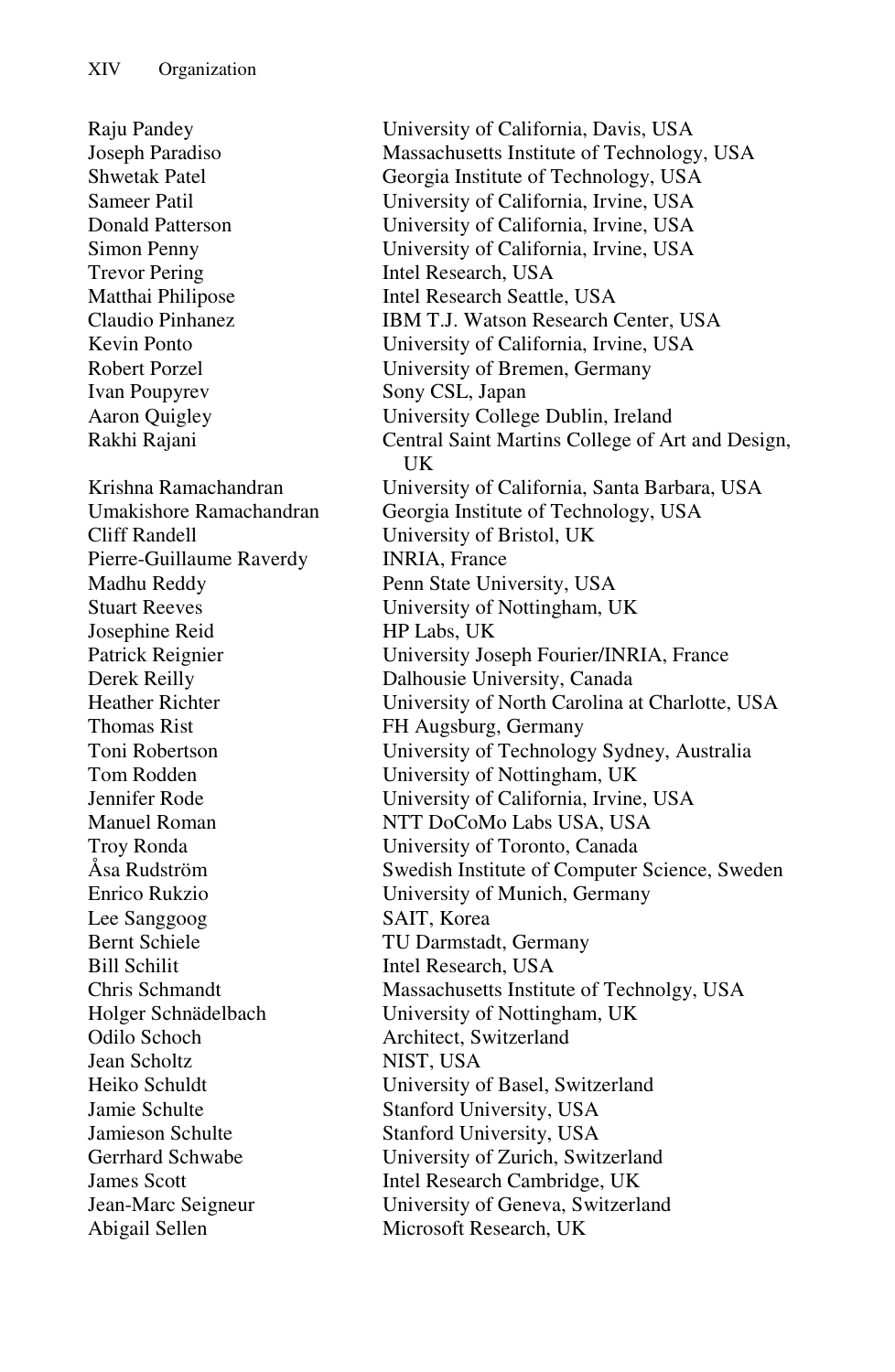Shondip Sen CSIRO, Australia Thomas Strang DLR, Germany Shigeru Tajima Sony CSL, Japan Hiroaki Tobita Sony CSL, Japan

Aline Senart Trinity College Dublin, Ireland Phoebe Sengers Cornell University, USA Steven Shafer Microsoft Research, USA Irfan Sheriff UC Santa Barbara, USA John Sherry Intel Corporation, USA Beat Signer ETH Zurich, Switzerland Itiro Siio Ochanomizu University, Japan Brooke Singer SUNY Purchase, USA Morris Sloman Imperial College London, UK Alan Smeaton Dublin City University, Ireland Ian Smith Intel Research Seattle, USA Joshua Smith Intel Research Seattle, USA Timothy Sohn University of California, San Diego, USA Xiang Song Georgia Institute of Technology, USA João Pedro Sousa Carnegie Mellon University, USA Flavia Sparacino Sensing Places/MIT, USA Alexandre de Spindler ETH Zurich, Switzerland Cormac Sreenan University College Cork, Ireland Danäe Stanton Fraser University of Bath, UK Thad Starner Georgia Institute of Technology, USA John Stasko Georgia Institute of Technology, USA Anthony Steed University College London, UK Kilian Stoffel University of Neuchatel, Switzerland Erik Stolterman Indiana University, USA Mark Stringer University of Sussex, UK Jing Su University of Toronto, Canada Yasuyuki Sumi Kyoto University, Japan Jay Summet Georgia Institute of Technology, USA Yan Sun University of Rhode Island, USA Martin Svensson Swedish Institute of Computer Science, Sweden Kaz Takashio Keio University, Japan Desney Tan Microsoft Research, USA Hiroya Tanaka Keio University, Japan Karen Tang Carnegie Mellon University, USA Alex Taylor Microsoft Research Cambridge, UK Lucia Terrenghi Microsoft Research Cambridge, UK Michael Terry University of Waterloo, Canada Sotirios Terzis University of Strathclyde, UK Hideyuki Tokuda Keio University, Japan Niraj Tolia Carnegie Mellon University, USA Kentaro Toyama Microsoft Research, India Quan Tran Georgia Institute of Technology, USA Mike Twidale **University of Illinois**, USA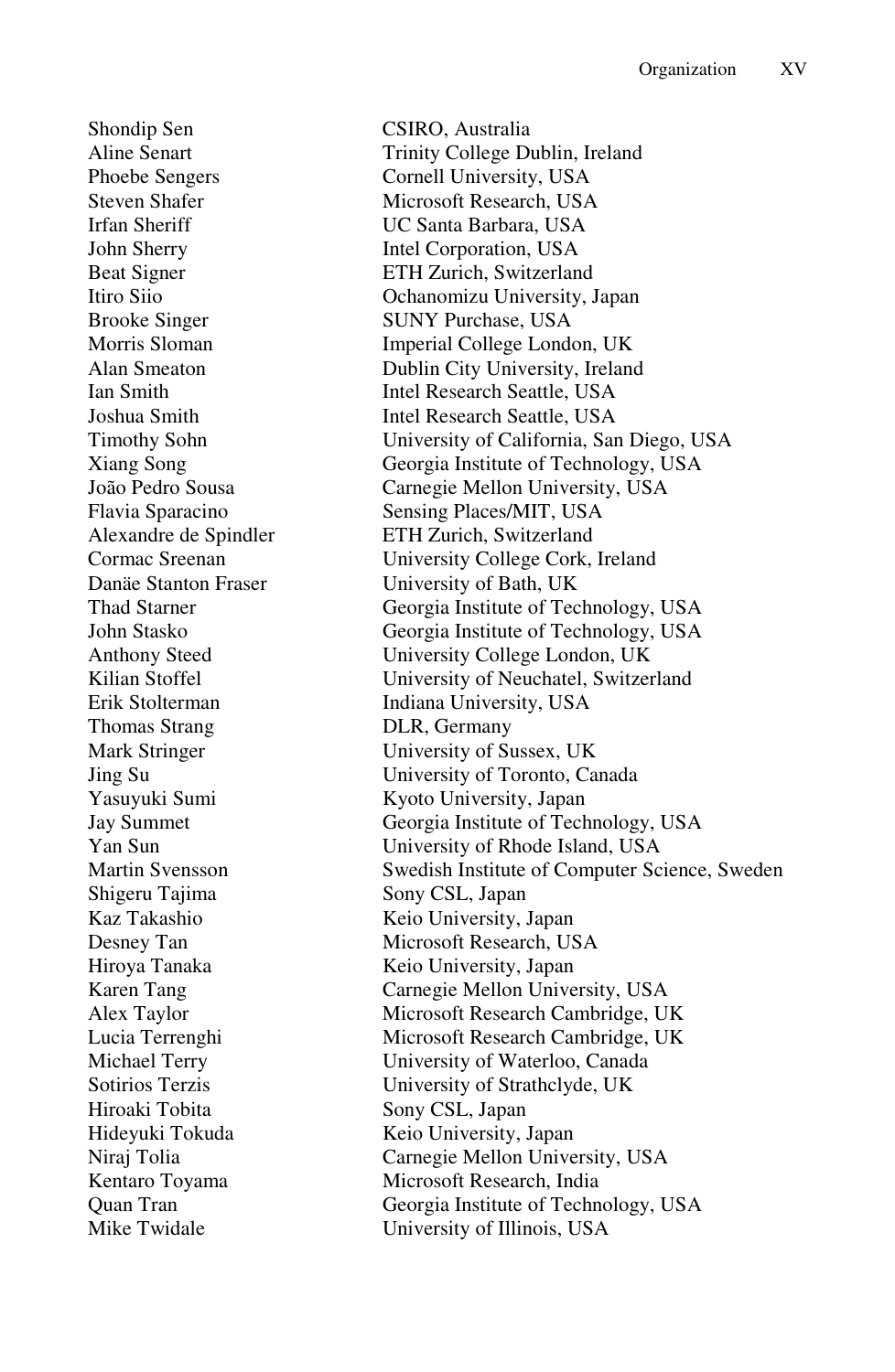Roy Want Intel Research, USA Andy Ward Ubisense, UK Woontack Woo GIST, Korea Alex Zafiroglu Intel, USA

Nancy Van House University of California Berkeley, USA<br>Kristof Van Laerhoven Lancaster University. UK Lancaster University, UK Alex Varshavsky University of Toronto, Canada Juergen Vogel European Media Laboratory, Germany Amy Voida Georgia Institute of Technology, USA Mark Weal University of Southampton, UK Stefan Weber Trinity College Dublin, Ireland Matt Welsh Harvard University, USA Andy Wilson Microsoft Research, USA Kun Yang University of Essex, UK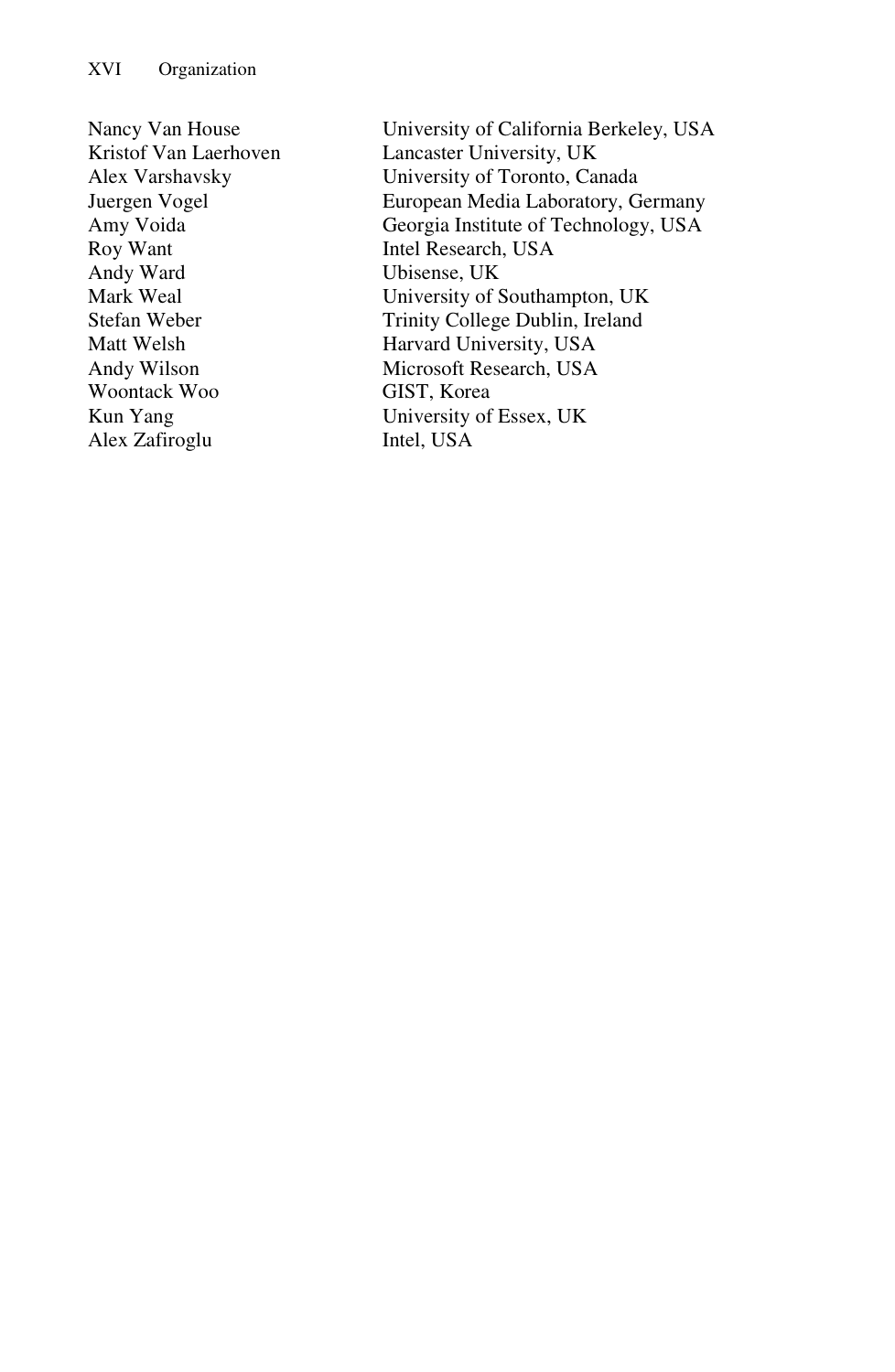## **Table of Contents**

| A Quantitative Method for Revealing and Comparing                                                                                                                 | $\mathbf{1}$ |
|-------------------------------------------------------------------------------------------------------------------------------------------------------------------|--------------|
| Ryan Aipperspach, Tye Rattenbury, Allison Woodruff, John Canny                                                                                                    |              |
| Scott Davidoff, Min Kyung Lee, Charles Yiu, John Zimmerman,<br>Anind K. Dey                                                                                       | 19           |
| Historical Analysis: Using the Past to Design the Future<br>Susan Wyche, Phoebe Sengers, Rebecca E. Grinter                                                       | 35           |
| Extending Authoring Tools for Location-Aware Applications with<br>Leif Oppermann, Gregor Broll, Mauricio Capra, Steve Benford                                     | 52           |
| Automated Generation of Basic Custom Sensor-Based Embedded<br>Computing Systems Guided by End-User Optimization Criteria<br>Susan Lysecky, Frank Vahid            | 69           |
| An Experimental Comparison of Physical Mobile Interaction<br>Enrico Rukzio, Karin Leichtenstern, Vic Callaghan, Paul Holleis,<br>Albrecht Schmidt, Jeannette Chin | 87           |
| An Exploratory Study of How Older Women Use Mobile Phones<br>Sri Kurniawan                                                                                        | 105          |
| Farther Than You May Think: An Empirical Investigation of the<br>Shwetak N. Patel, Julie A. Kientz, Gillian R. Hayes, Sooraj Bhat,<br>Gregory D. Abowd            | 123          |
| No More SMS from Jesus: Ubicomp, Religion and Techno-spiritual<br>Genevieve Bell                                                                                  | 141          |
| Scribe4Me: Evaluating a Mobile Sound Transcription<br>Tara Matthews, Scott Carter, Carol Pai, Janette Fong,<br>Jennifer Mankoff                                   | 159          |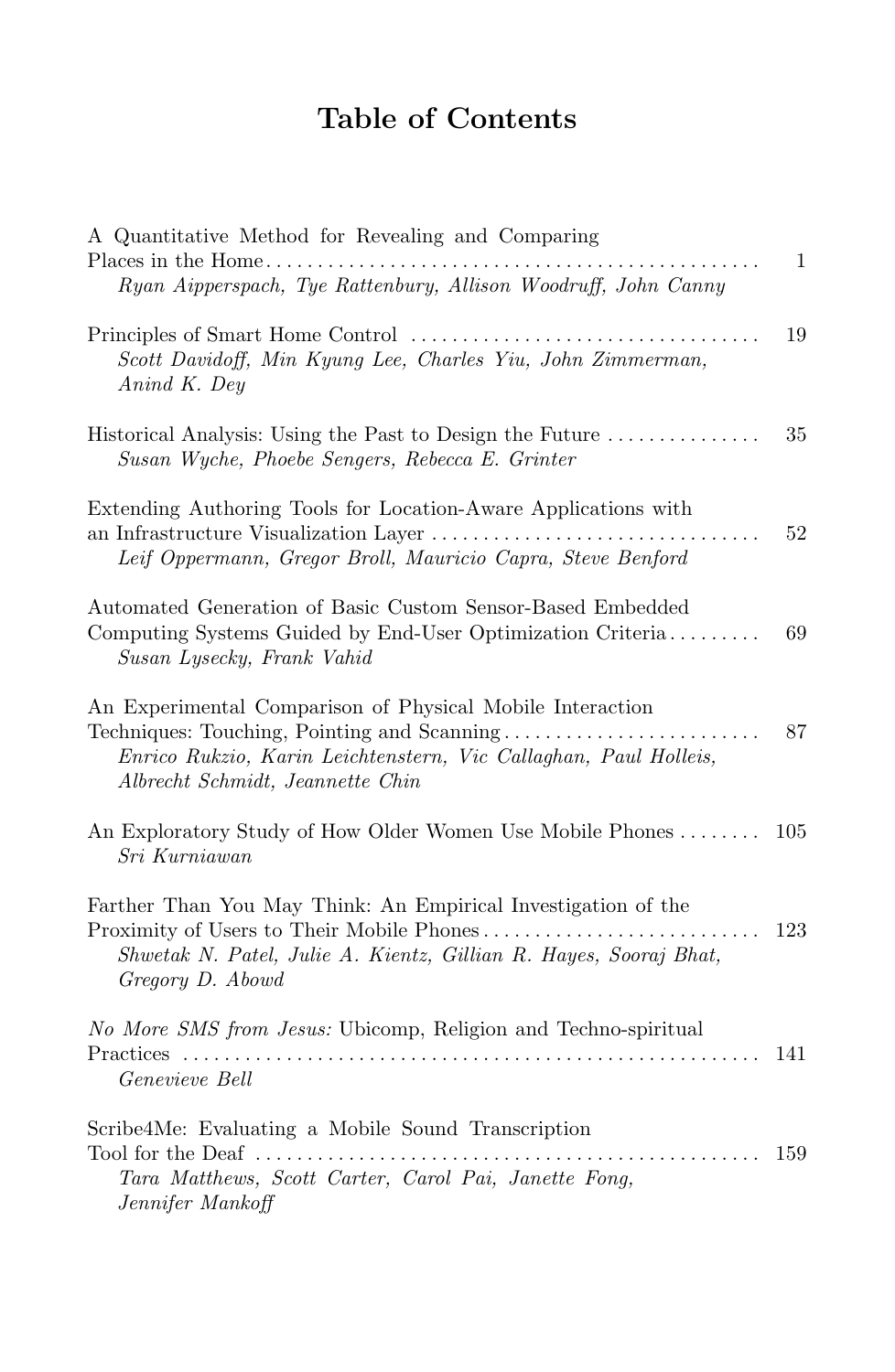| Steve Hodges, Lyndsay Williams, Emma Berry, Shahram Izadi,<br>James Srinivasan, Alex Butler, Gavin Smyth, Narinder Kapur,<br>Ken Wood                                                                                  | 177 |
|------------------------------------------------------------------------------------------------------------------------------------------------------------------------------------------------------------------------|-----|
| Development of a Privacy Addendum for Open Source Licenses: Value<br>Sensitive Design in Industry<br>Batya Friedman, Ian Smith, Peter H. Kahn Jr., Sunny Consolvo,<br>Jaina Selawski                                   | 194 |
| Mobility Detection Using Everyday GSM Traces<br>Timothy Sohn, Alex Varshavsky, Anthony LaMarca, Mike Y. Chen,<br>Tanzeem Choudhury, Ian Smith, Sunny Consolvo, Jeffrey Hightower,<br>William G. Griswold, Eyal de Lara | 212 |
| Practical Metropolitan-Scale Positioning for GSM Phones<br>Mike Y. Chen, Timothy Sohn, Dmitri Chmelev, Dirk Haehnel,<br>Jeffrey Hightower, Jeff Hughes, Anthony LaMarca, Fred Potter,<br>Ian Smith, Alex Varshavsky    | 225 |
| Predestination: Inferring Destinations from Partial Trajectories<br>John Krumm, Eric Horvitz                                                                                                                           | 243 |
| Fish'n'Steps: Encouraging Physical Activity with an Interactive<br>Computer Game<br>James J. Lin, Lena Mamykina, Silvia Lindtner, Gregory Delajoux,<br>Henry B. Strub                                                  | 261 |
| Hitchers: Designing for Cellular Positioning<br>Adam Drozd, Steve Benford, Nick Tandavanitj, Michael Wright,<br>Alan Chamberlain                                                                                       | 279 |
| Embedding Behavior Modification Strategies into a Consumer<br>Electronic Device: A Case Study<br>Jason Nawyn, Stephen S. Intille, Kent Larson                                                                          | 297 |
| Instrumenting the City: Developing Methods for Observing and<br>Eamonn O'Neill, Vassilis Kostakos, Tim Kindberg,<br>Ava Fatah gen. Schiek, Alan Penn, Danaë Stanton Fraser,<br>Tim Jones                               |     |
| Voting with Your Feet: An Investigative Study of the Relationship<br>Jon Froehlich, Mike Y. Chen, Ian E. Smith, Fred Potter                                                                                            | 333 |